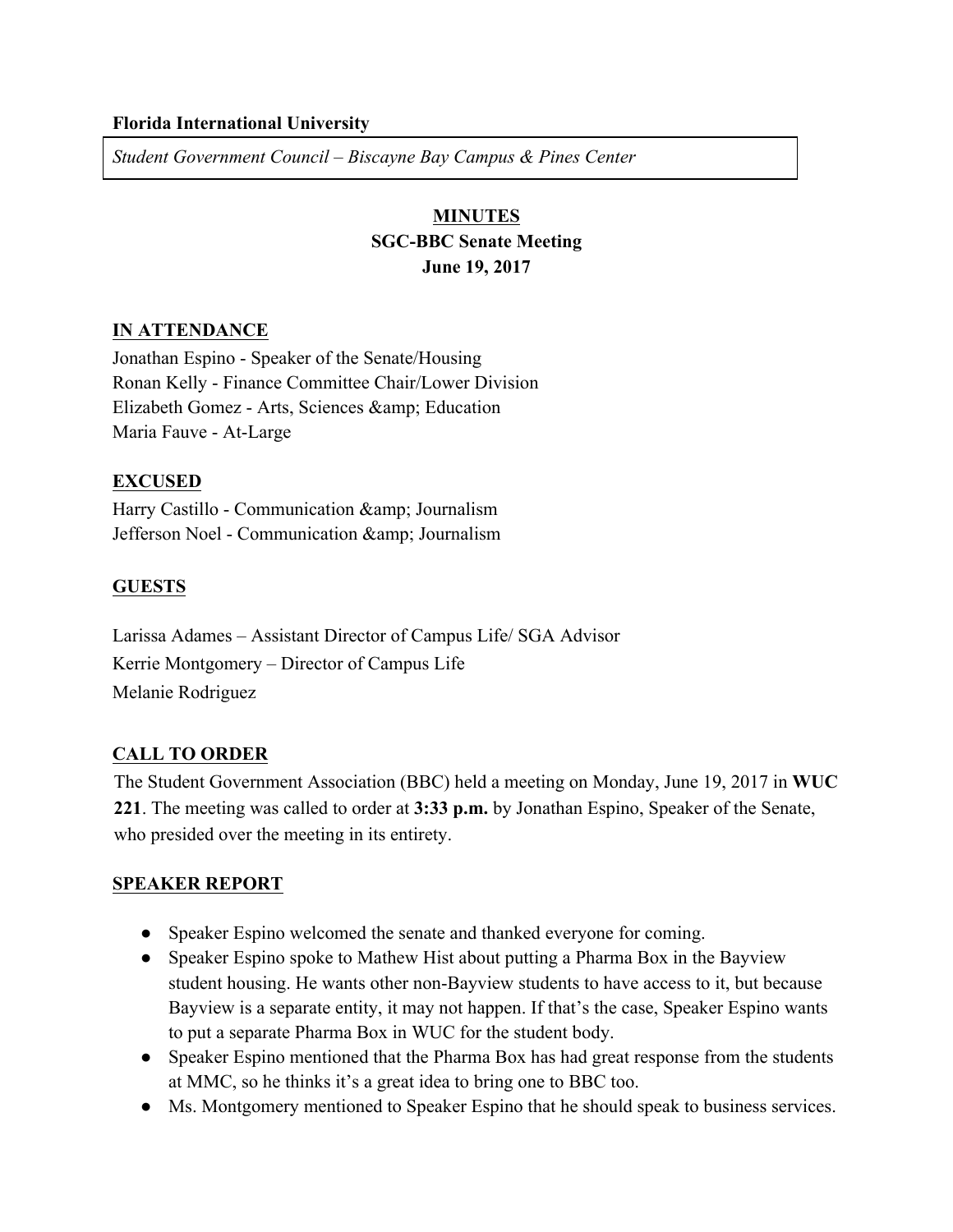• Speaker Espino stated that he met with two senators today and will be meeting with Senator Gomez this afternoon. He spoke to them about their plans for the future.

# **FINANCE REPORT**

- Finance Chair, Kelly mentioned that his job will be starting on July  $1<sup>st</sup>$ .
- Finance Chair, Kelly mentioned that he met with the former Finance Chair, Micaela Saurez.
- Finance Chair, Kelly talked about receiving his first request form someone named John Gato.
- Finance Chair, Kelly mentioned that he doesn't have quorum for the Finance Committee, so he wants members of the senate to join the committee.

# **ADVISOR REPORT**

- Ms.Adames reminded members to sign up for tabling events.
- Ms.Adames mentioned that she would be out office after Tuesday to attend the NACA conference.
- Ms. Montgomery mentioned that she will be in office, so if anyone has a problem while Ms. Adames is not here, they can come see her.
- Ms. Montgomery reminded members to attend the events that are going around campus. **OLD BUSINESS**

# **a. Approval of Senate Minutes – May 22, 2017**

The Senate Meeting Minutes of June 05, 2017 was presented to the Senate.

Senator Kelly moved to approve the Senate Meeting Minutes of June 05, 2017. Senator Gomez seconded the motion.

Roll Call Vote:

Jonathan Espino – Yay Ronan Kelly – Yay Elizabeth Gomez – Yay Maria Fauve – Yay

By a unanimous decision the motion was passed.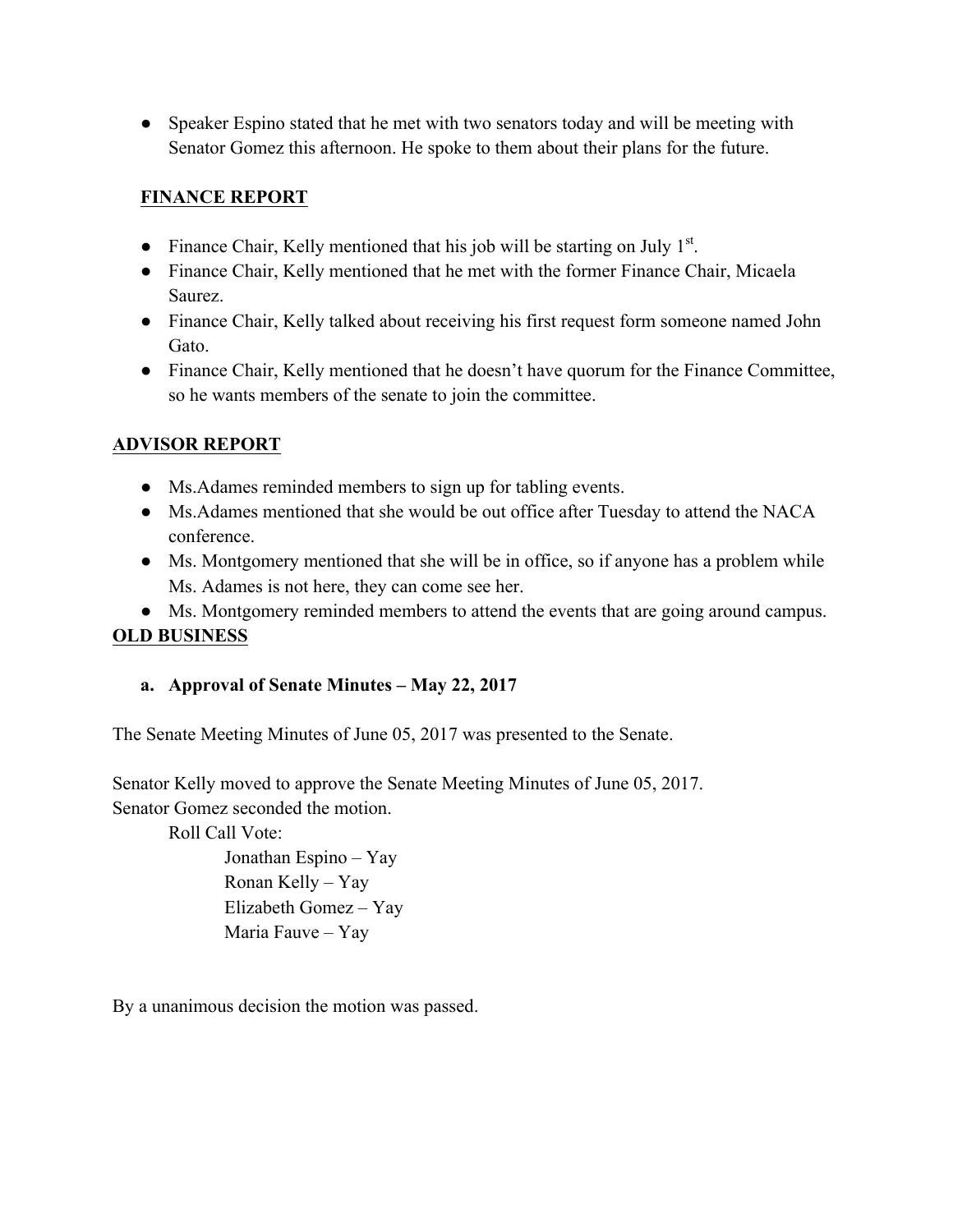### **NEW BUSINESS**

### **a. Appointments**

# **1. Director of Events, Melanie Rodriguez**

Melanie Rodriguez presented herself to the Senate. Questions were asked and answered.

Senator Kelly moved to appoint Melanie Rodriguez as Director of Events Senator Fauve seconded the motion.

Roll Call Vote:

Jonathan Espino – Yay Ronan Kelly – Yay Elizabeth Gomez – Yay Maria Fauve – Yay

By a unanimous vote of 4/0/0, Melanie Rodriguez was appointed as Director of Events.

## **b. AD HOC Committee Proposal**

Speaker Espino mentioned that President Cosio wants members to be aware of the name he has suggested for the committee.

Speaker Espino mention the list of name: Senator Noel, Senator Kelly, and Senator Fauve.

## **ANNOUNCEMENTS**

- A. Second General Meeting-
	- 1. June 28th, 2017, 3:30 pm, WUC 221
	- 2. July 26 (Third General Meeting)
- B. Orientation Tabling, Panther Square, 12pm-1pm
	- 1. July 10
	- 2. August 10
- C. Summer B/Early Fall Welcome Week June 19-22
	- 1. Was Today From 11-1:30 PM
	- 2. Tuesday, June 20, Panther Power Ice Cream Hour, Panther Sq 2p-4p